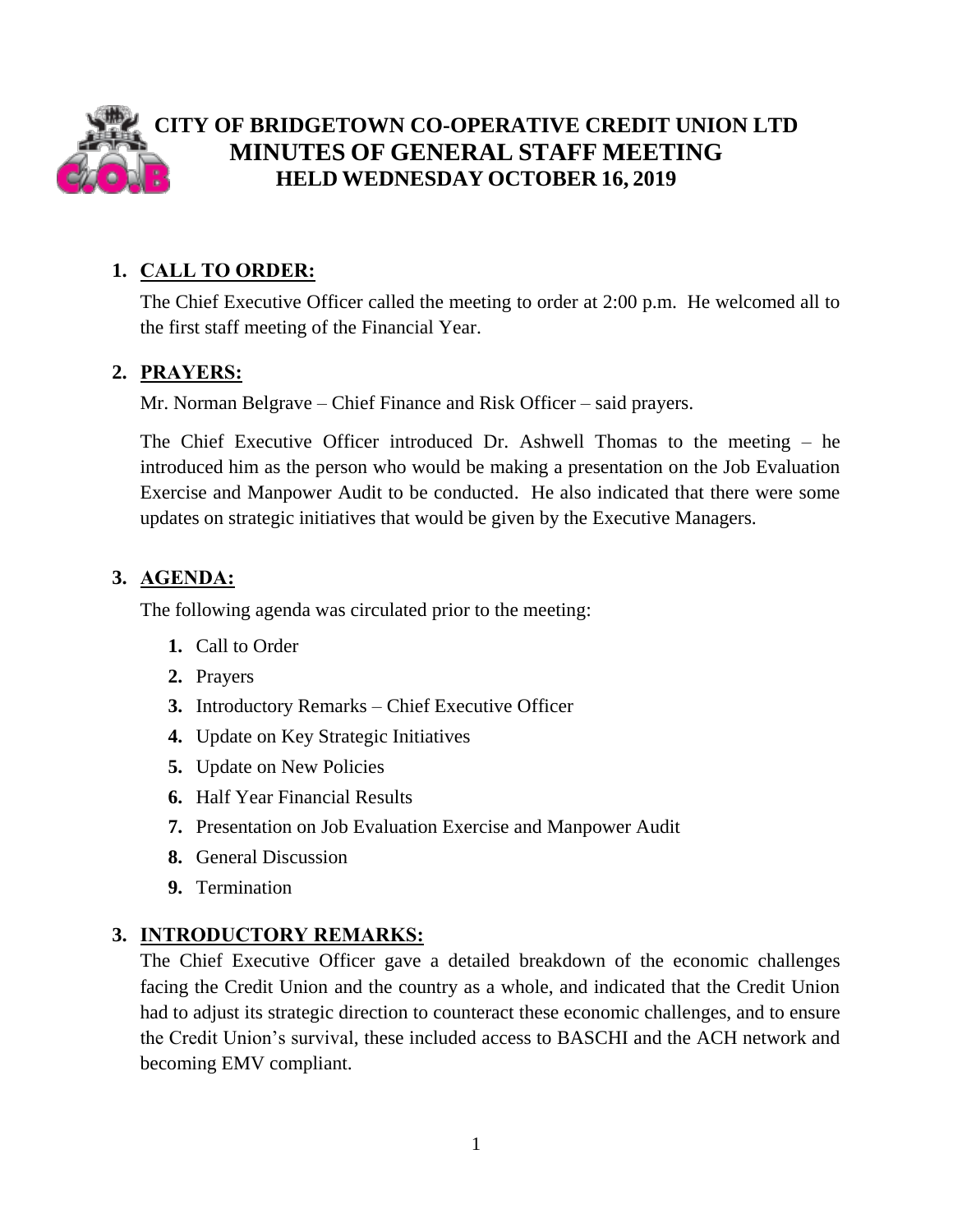The Chief Executive Officer also made the point that while renovations were ongoing, the credit union would be operational as there were no available options for relocation. He however pledged to do all within his power to keep any discomfort to a minimum.

## **4. UPDATE ON STRATEGIC INITIATIVES:**

The following updates on strategic initiatives were given by the Executive Managers:

- **4.1. Update on new policies:** The Chief Executive Officer indicated that the following policies would be introduced shortly:
	- **4.1.1.** Anti-Money Laundering (AML) these will be communicated to the staff;
	- **4.1.2.** Risk Assessment of all the costs of products and services;
	- **4.1.3.** Data Protection Policy.

Jermaine Payne – Quality Assurance Clerk – queried whether there would be the creation of a Risk Assessment Department. The Chief Executive Officer indicated that he hadn't given that (the creation of the department) much thought, but would have discussions in an effort to determine whether this would fit into the organisation's strategic plan. He stressed, though, that in his opinion such a department wasn't necessary.

- **4.2. IT Department:** The Chief Technology Officer informed that effective January 2020, Windows 10 would be the only operating system in the organisation, therefore some hardware would need to be changed.
- **4.3. Human Resources Department:** The Chief Human Resources Officer informed of the following:
	- **4.3.1.** The strategic direction needed to be reviewed and a meeting with Dr. Hensley Sobers would be convened in the coming weeks.
	- **4.3.2.** Dr. Ashwell Thomas would be undertaking a job evaluation exercise and manpower audit of the organisation
	- **4.3.3.** The department would be working closely with the contractors on all the building projects
- **4.4. Operations Department:** The Chief Operations Officer informed of the following:
	- **4.4.1.** The target for the Loans Department was \$20m to date the figure stood at \$1.76m, so there was still some way to go;
	- **4.4.2.** The Family & Friends initiative was critical to loan growth;
	- **4.4.3.** C.O.B. would be signing a Loan Participation contract with Reliant Credit Union (formerly Media Credit Union)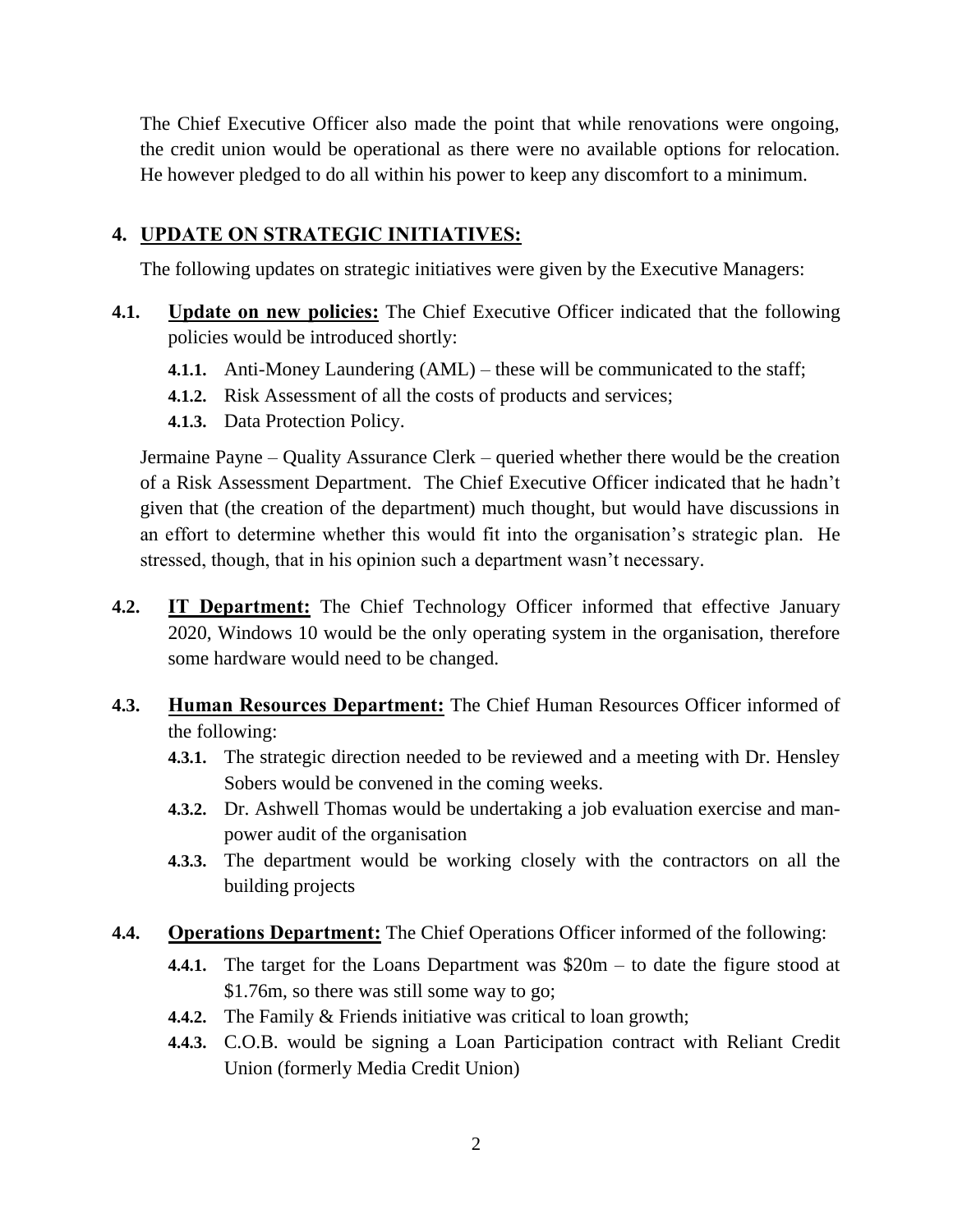- **4.5. Internal Audit Department:** The Senior Audit Officer informed that the department was reviewing the following:
	- **4.5.1.** Twenty-five (25) of the largest loans that were delinquent, in an effort to determine anomalies that cause them to be delinquent;
	- **4.5.2.** The rate at which delinquency was increasing;
	- **4.5.3.** Samples of debt consolidation loans;
	- **4.5.4.** The staff in the department attended risk base assessment training.

#### **4.6. Finance Department:** The Chief Finance & Risk Officer informed of the following:

- **4.6.1.** The credit union performed credibly during the first six months of the year;
- **4.6.2.** Assets grew by 2.78%;
- **4.6.3.** Deposits & Term Deposits have grown;
- **4.6.4.** Capital ratio is 8.5%, which was below what was acceptable to pay dividends;
- **4.6.5.** There was a decline in loan interest and investment interest;
- **4.6.6.** Net surplus was 2.1%, which was up 8% from the previous year, but was still below budget as \$4.2m was budgeted for net surplus.

Jermaine Payne – Quality Assurance Clerk – queried what C.O.B. planned to do differently, in an effort to attract new members. He further made the point that the credit union was celebrating its  $36<sup>th</sup>$  anniversary and there was no acknowledgement of it.

The Chief Executive Officer indicated, in response to Jermaine's question, that the credit union would never lose a loan as a result of pricing and this was made that clear to the loans team. He indicated that if fees were to be waived, they would do so as warranted. He further indicated that the Family & Friends initiative and the Loan Participation programmes were geared to attract new members

Joseph Holder – Lending Manager – spoke extensively on the issue of mould and other health challenges being experienced by staff. He urged management to pay attention to the concerns of their staff. He also requested that a structural study be done on the building.

### **5. PRESENTATION DR. ASHWELL THOMAS:**

Dr. Ashwell Thomas informed the meeting that the Job Evaluation exercise was a system used to determine the relative worth of a job within the organisation and similar ones in other organisations.

He indicated that as part of the process, the employee would sign off in agreement, as the system needed to be as transparent as possible.